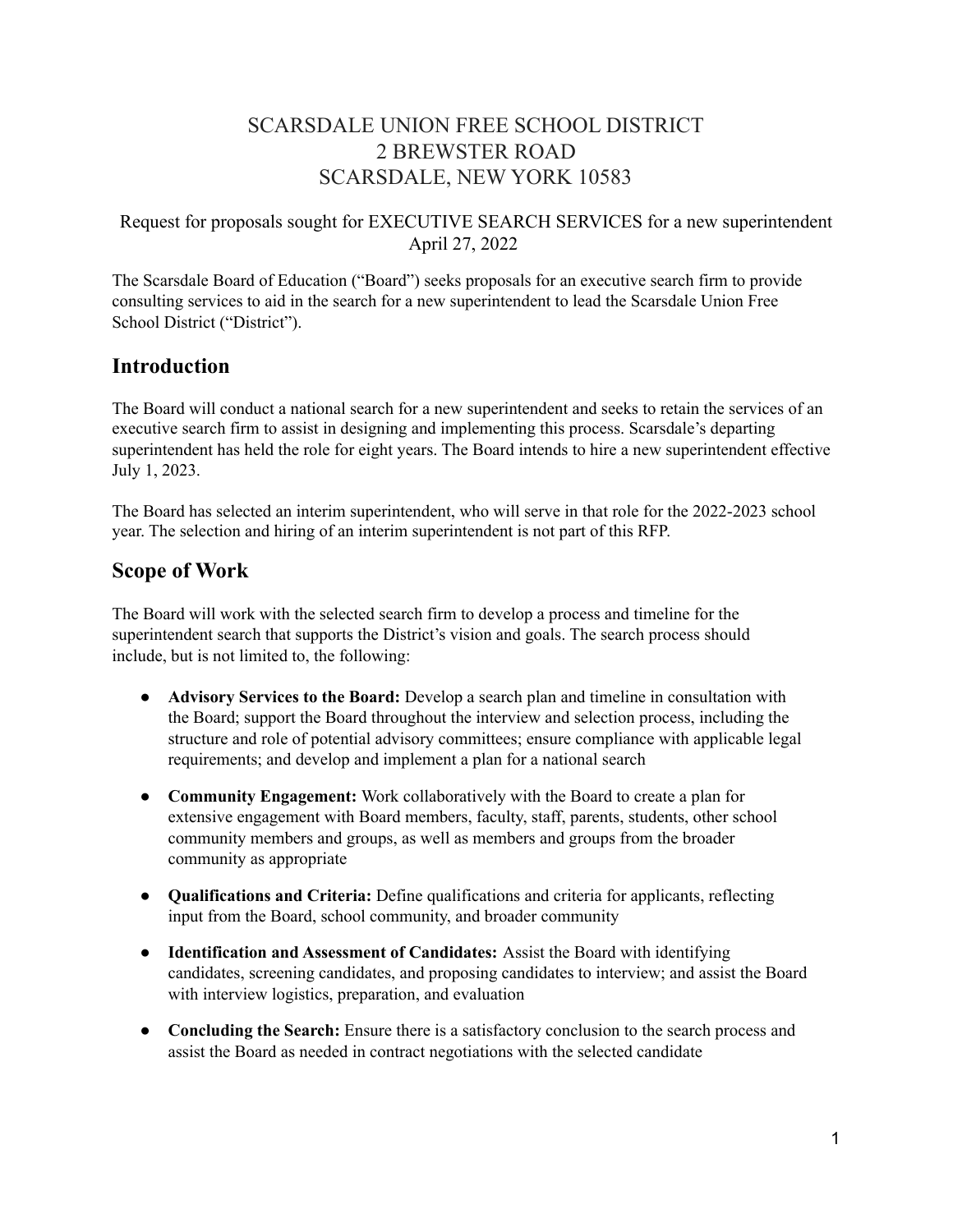Discretion and confidentiality are of the utmost importance to both the District and many candidates. The search firm must maintain confidentiality of all information collected as part of the search process and ensure all parties it works with as part of the process do the same.

# **Proposal Requirements**

All proposals should include, as a minimum:

## **Cover Letter:**

● A cover letter signed by a principal of the firm

## **Executive Summary:**

● A brief executive summary that demonstrates the firm's understanding of the scope of work and why the firm is best positioned to provide such services to the Board

## **Experience and Qualifications:**

- Company overview, including information about the firm's business, principals, staff, clients, and other relevant company information
- Project Team, including names, contact information, professional experience, experience with superintendent searches, education, and other relevant background information about the project team members; the Project Leader(s) for this assignment must be designated with their availability noted and what percentage of their time will be assigned to this project
- Experience with superintendent searches for educational institutions, with particular reference to public K-12 schools in New York State
- Client references including contact information (email addresses and phone numbers)
- Sample search materials (e.g. work plans, evaluation matrices, etc.)

## **Work Plan:**

- The anticipated approach to address the scope of work as outlined in this RFP as well as any additional anticipated aspects of the work plan
- Communication and community engagement methods with the Board, school community, and other stakeholders
- Methods to identify prospective candidates
- Anticipated timeline
- Any other aspects expected as part of the work plan

## **Proposed Fee Arrangements:**

- A maximum estimated fee arrangement that covers the proposed scope of work, including the estimated number of hours to be expended by each person in the firm and each person's hourly rate
- A fee structure for any additional work that may be added to the scope of work during the search process
- Hourly consulting rates of team members
- An overview of expected reimbursable expenses for travel, publishing, advertising, marketing, mailing or other distribution expenses
- Other anticipated costs and expenses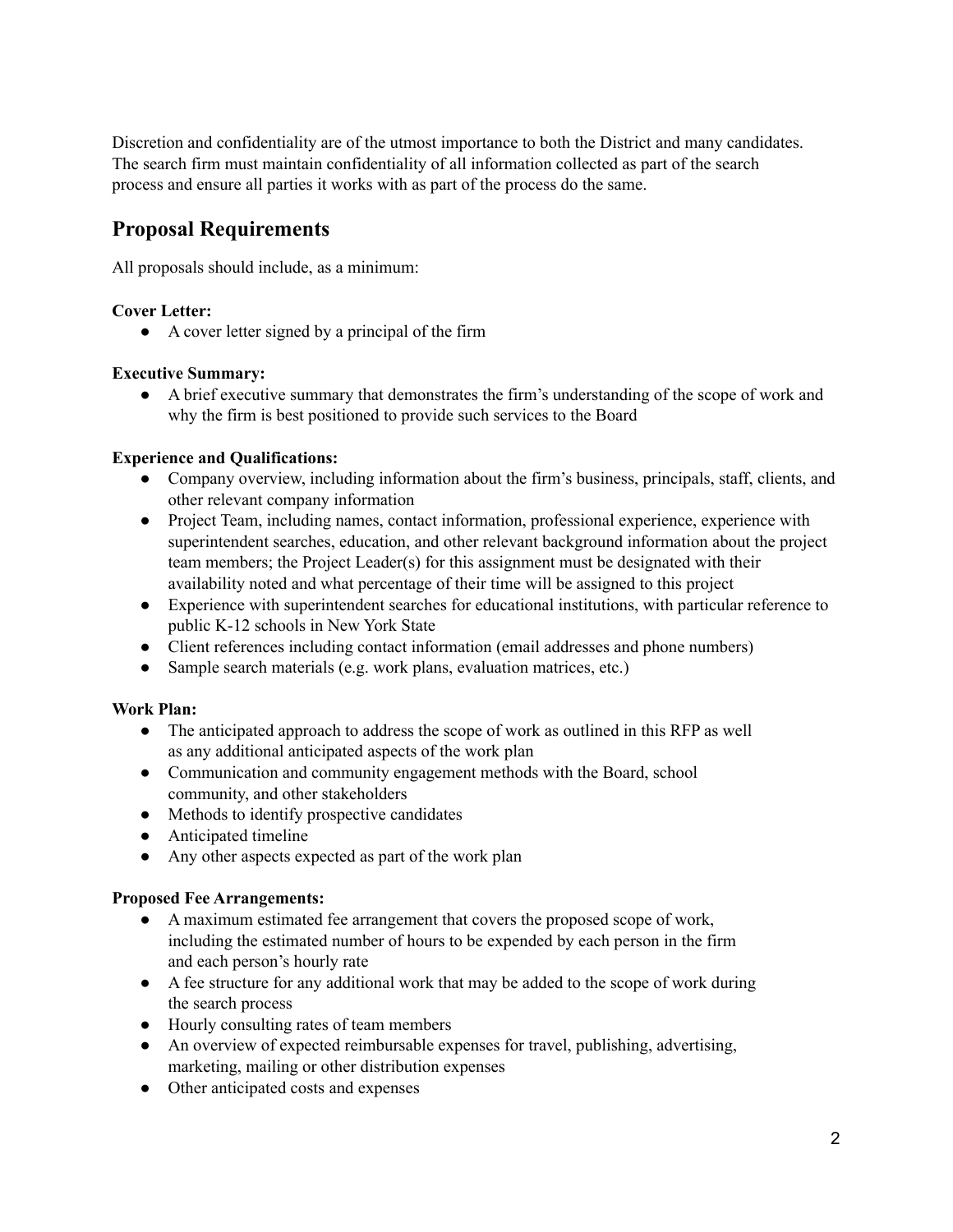#### **Additional Materials:**

● Please provide any additional materials, as appropriate

## **Timeline**

The following tentative timeline will be used for this RFP

- Search firm confirmation of receipt of RFP: May 2, 2022
- Search firm submission of letter of interest: May 6, 2022
- Search firm submission of questions regarding the RFP: May 6, 2022 by 5 p.m. EST
- Board/District responses to any search firm questions submitted: May 13, 2022
- Search firm submittal of RFP to Board: May 20, 2022 by 3 p.m. EST
- Search firm interviews: June 1, 2022 June 10, 2022
- Board selection of search firm: June 15, 2022

## **Submission of Proposals**

Proposals must be submitted by May 20, 2022 at 3 p.m. EST; both electronic proposals and seven hard copies are required.

Proposals should be sent to:

Karen Ceske, President Scarsdale Board of Education 2 Brewster Road Scarsdale, NY 10583

Email: [kceske@scarsdaleschools.org](mailto:kceske@scarsdaleschools.org)

Please identify "**Search Firm Submittal**" on the outside of the proposal.

Questions regarding this RFP must be received by the Board President via email no later than May 6, 2022 by 5 p.m. EST.

## **About The Scarsdale Union Free School District**

#### **Our Mission**

The Scarsdale Public Schools seek to sponsor each student's full development, enabling our youth to be effective and independent contributors in a democratic society and an interdependent world. To this end, we endeavor to help them to think and express themselves clearly, critically, and creatively; to understand themselves and others within the broad fabric of human experience and the natural universe; to appreciate their rights and responsibilities as citizens; and to become people of integrity, maturity, and generous spirit. A measure of our success is the degree to which our students fulfill their potential as individuals and as contributors to the common good, *non-sibi*.

#### **Our Beliefs**

Families, religious and other social institutions, and the community as a whole, as well as the schools and each student, share responsibility for achieving the Mission. We believe success is most likely when all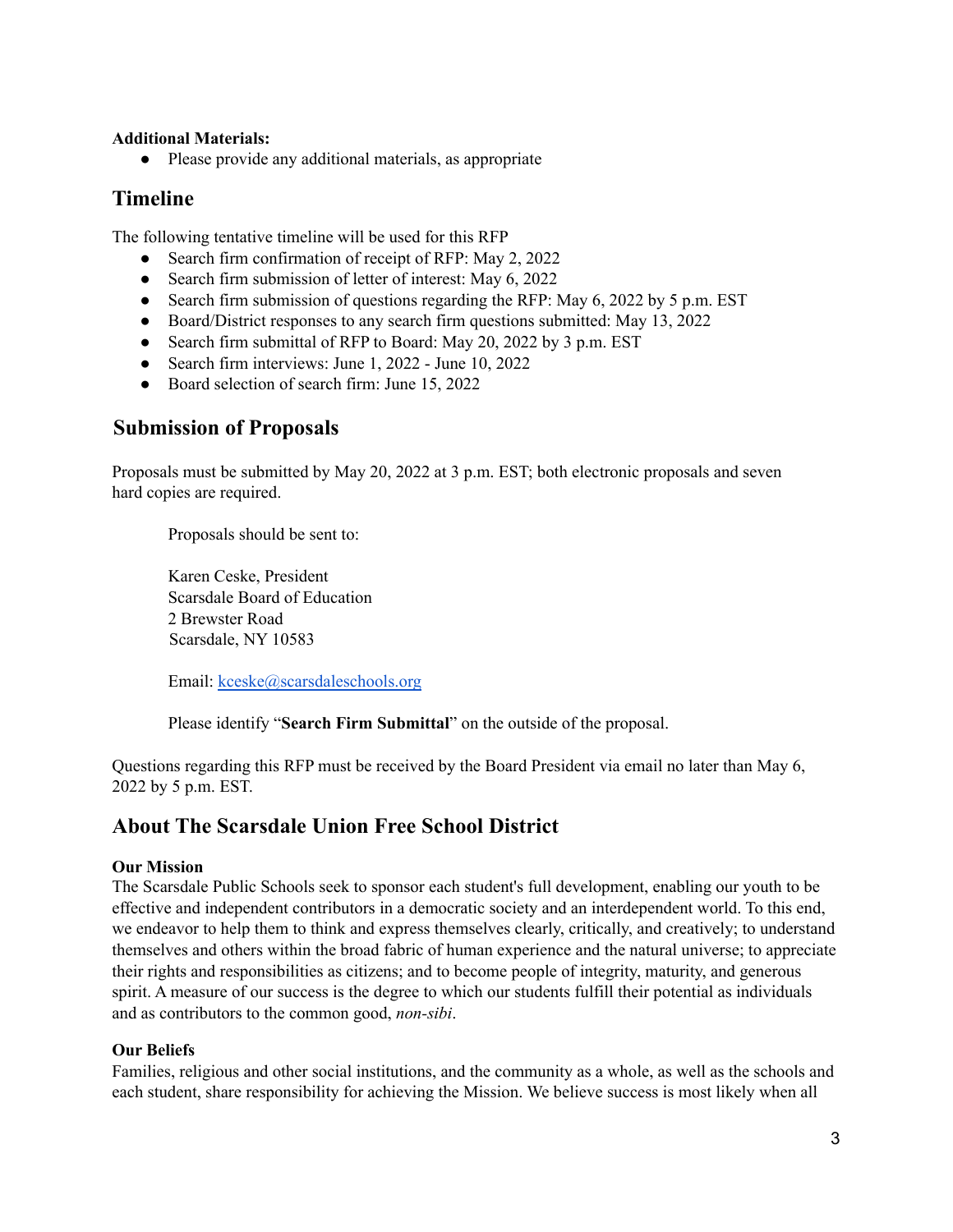dedicate their fullest individual energies to this enterprise, understanding one another, communicating well, and cooperating. In recognition of its part, the Board of Education specifically commits itself and the Scarsdale Schools, within available resources, to the following ideals:

- High standards of scholarship in a reasoned and humane atmosphere. An education where adults know each student's mind and person
- Teaching, guidance, and counseling, which are caring, reflective, respectful of and responsive to individual aptitudes and needs, while mindful of the greater good
- A school environment structured to help students develop a growing sense of responsibility and self-discipline, involving them in the development and direction of their own education
- Integrated, continuous, and progressively broadening opportunity in and beyond the classroom for students to grow intellectually and in leadership, self expression, talent, and interest
- An education that reflects awareness of promising and effective new development in theory and methods
- Nurturing every student and ensuring a focus on the "whole" child

## **Overview of the Schools**

The Scarsdale Public Schools are located in Scarsdale, NY, a suburb north of New York City. The District enrollment is approximately 4,500 students in grades K-12. The District consists of a high school (grades 9-12, approximately 1,450 students), a middle school (grades 6-8, approximately 1,100 students), and five neighborhood elementary schools (grades K-5, approximately 2,000 students). The District budget is currently approximately \$167 million.

While most students reside within the Village of Scarsdale, some live in neighboring municipalities (mostly the Town of Mamaroneck) that are within the Scarsdale District's boundaries or are children of faculty and staff members. Students in the district come from diverse backgrounds, including many international families that reside in the District.

The District has approximately 500 certified faculty members and approximately 160 additional non-certified staff members. The District also employs approximately 300 part-time staff, including aides who serve in both classroom and support roles.

## **District Leadership and Organization**

The District's Board of Education consists of seven members who are elected by voters of the District and serve three-year terms. The Board appoints a superintendent of schools who is employed through a contract with the Board. Supporting the superintendent and managing district-wide affairs is a cabinet consisting of seven members who hold either an Assistant Superintendent or Director title. Each individual school is run by a principal and assistant principal(s).

## **Educational Excellence**

The Scarsdale School District is consistently recognized as one of the highest performing public school districts. In addition to strong academic performance, students across all grades engage in thoughtful research, writing, and other work both within classes and as part of extracurricular activities. The District provides a level of excellence, meeting all students' needs and helping them pursue their passions. Staffing within the District is guided by core educational principals at each level: at the elementary level, class sizes are kept small; at the middle school, staffing supports the house system; and at the high school, student choice and differentiated schedules are a core focus.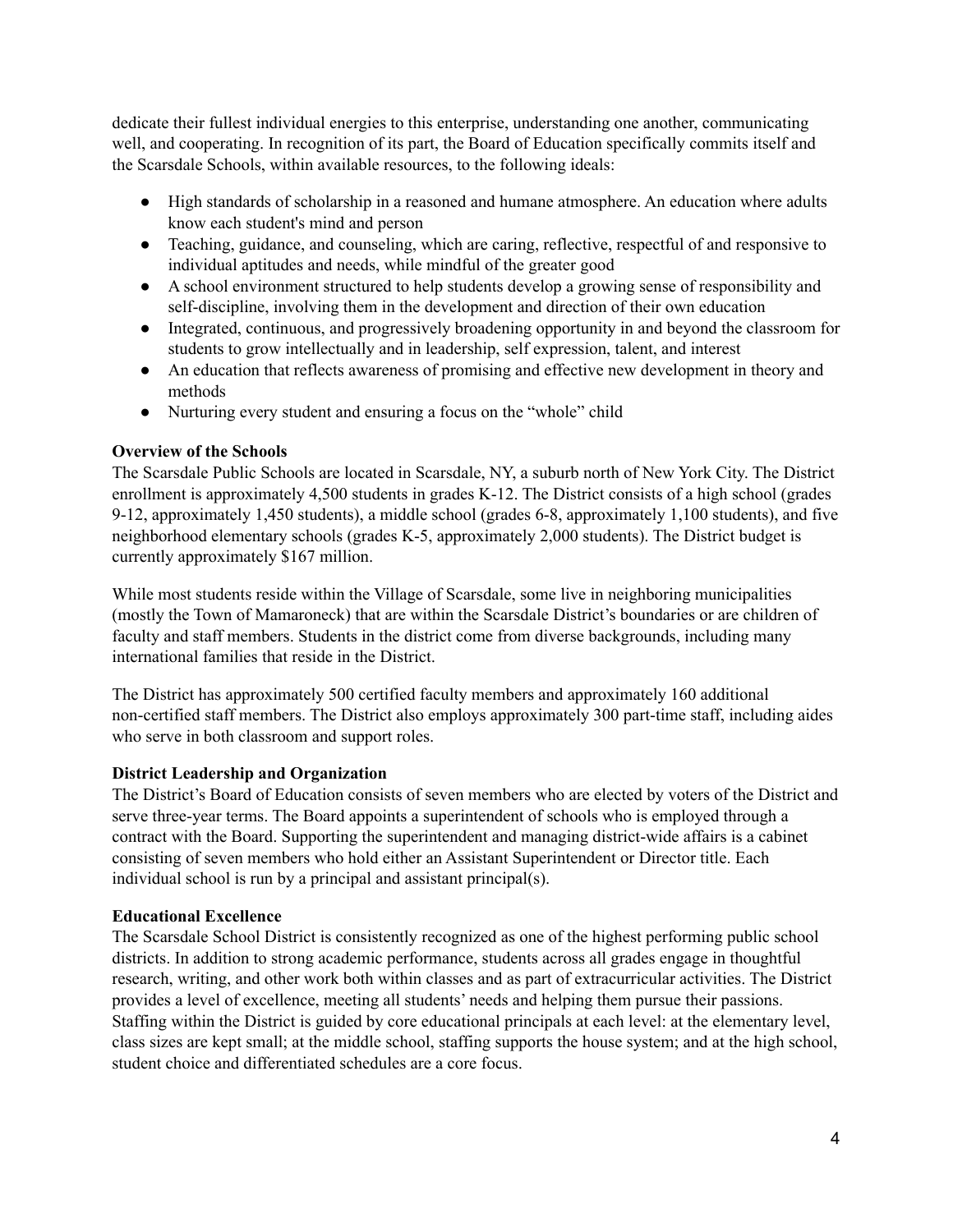A classical education in the progressive tradition has been, and continues to be, the hallmark of a Scarsdale education. It honors the academic disciplines and individual departments: English, Science, Mathematics, Social Studies, World Languages, Art, and Music. This is coupled with progressive practices that embrace the holistic intellectual, emotional, and physical development of children and youth. This approach serves to develop students who are confident and capable and who become informed and contributing members of society.

Scarsdale has been a leader in innovative approaches to public education that have resulted in an environment that continues to support the students, faculty and staff, administration, and broader school community. Life-long learning is actively encouraged and supported for faculty, staff, and administrators through the Scarsdale Teachers Institute, the Center for Innovation, and other opportunities for continued education and professional development. Scarsdale has opted to pursue advanced level courses for select students through the AT (Advanced Topic) vs AP format in order to provide additional opportunities for differentiation in the curriculum. In addition, Scarsdale teachers are encouraged to have a high degree of autonomy in terms of teaching style and the district has a successful record of attracting exceptionally talented teachers, professional staff, and administrators.

The Board and District are committed to creating and maintaining a positive and inclusive learning environment for all students, especially those currently and historically marginalized. As such, we are committed to ensuring that all students feel safe, included, welcomed, and accepted, and experience a sense of belonging and academic success. We recognize that inclusive education is based on the principles of acceptance and inclusion of all members of the school community.

The District offers a broad range of special education services, both mandated and discretionary, to provide students an education best suited to their needs and learning styles. At the elementary level, there are multiple integrated co-taught classrooms for each grade; at the secondary level, there are parallel integrated courses. The District has endeavored to continue to provide additional services in-district with the goal of serving as many students as possible with the opportunity to remain in-district and receive the support they need to succeed. Most recently the District launched an 8:1:2 program for grades K-2 and is planning to expand this program to grades 3-5 next year. Approximately 12% of students are CSE classified and an additional approximate 12% are Section 504 eligible.

Scarsdale is recognized for academic quality. At the same time the schools value and provide opportunities for service. We want our students and our graduates to make positive contributions to others and to their world. *Non-sibi*.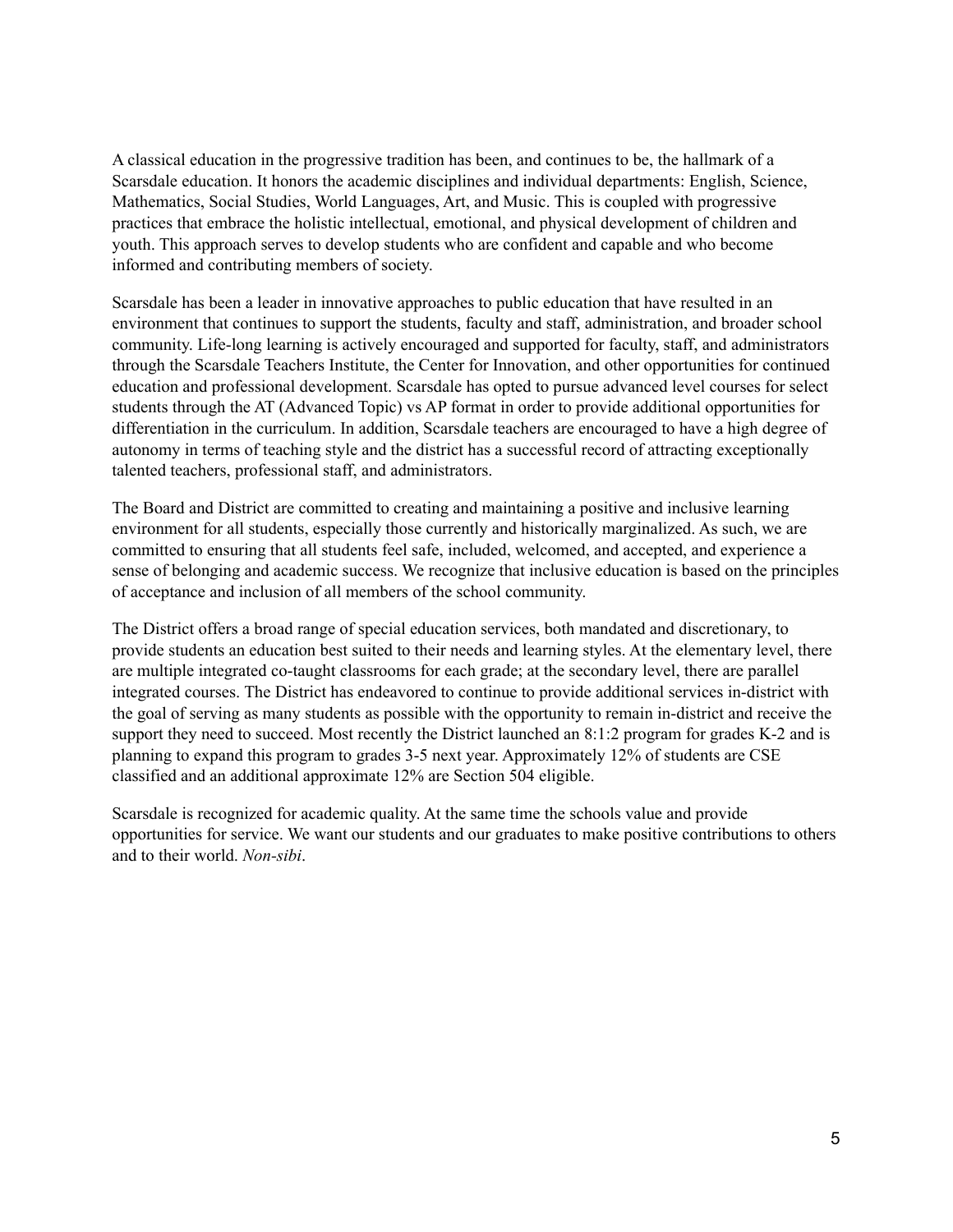# **General Conditions and Reservation of Rights**

#### **Reservation of Rights**

The District reserves the right to waive, modify, or otherwise vary the conditions or requirements herein and may accept or reject any and all proposals as the Board, in its sole discretion, deems to be in the best interest of the District. The District may, notwithstanding the terms herein, negotiate the terms of any response to this RFP. The District shall not be bound to accept the lowest priced proposal but may accept such proposal, if any, that the Board determines to be in the best interest of the District.

#### **Finality of Decision**

Any decision made by the District, for selection, shall be final.

#### **Release of Claims**

Any entity submitting a proposal to this RFP releases the District from any and all claims arising out of, and related to, the RFP process and selection of a proposal.

#### **Bidder Bears Proposal Costs**

The proposer is responsible for any and all costs incurred by it or others acting on its behalf in preparing or submitting a proposal, or otherwise responding to this RFP, or any negotiations incidental to its proposal or this RFP.

#### **Irrevocability of Proposals**

All proposals submitted shall not be withdrawn and shall be irrevocable for a minimum period of thirty (30) calendar days following the date and time for receipt of proposals set forth above.

#### **Non-Collusion**

The proposer certifies that its proposal has not been made or prepared in collusion or cooperation with any other entity submitting a proposal in response to this RFP, or representative thereof, and the prices, or conditions of the proposal have not been communicated by or on behalf of the entity submitting this proposal to any other entity who either has or may potentially submit a proposal in response to this RFP and will not be so communicated prior to the official opening of this proposal. This certification may be treated for all purposes as if it were a sworn statement made under oath, subject to the penalties of perjury.

#### **Force Majeure**

If the performance of any obligation of the District is prevented, delayed, or in any way interfered with by force majeure, natural disaster, fire, flood, explosion, pandemic, epidemic, quarantine, restriction, serious accident, any act of government, insurrection, riot, strike, or any other cause beyond the control of the District, the District may, at its sole option, suspend performance or cancel its obligations, without liability for loss, provided the District, informs the proposer in writing of its inability to carry out the terms of its obligations. In no event will the District be responsible for consequential or special damages on account of such suspension of performance or canceling of obligations.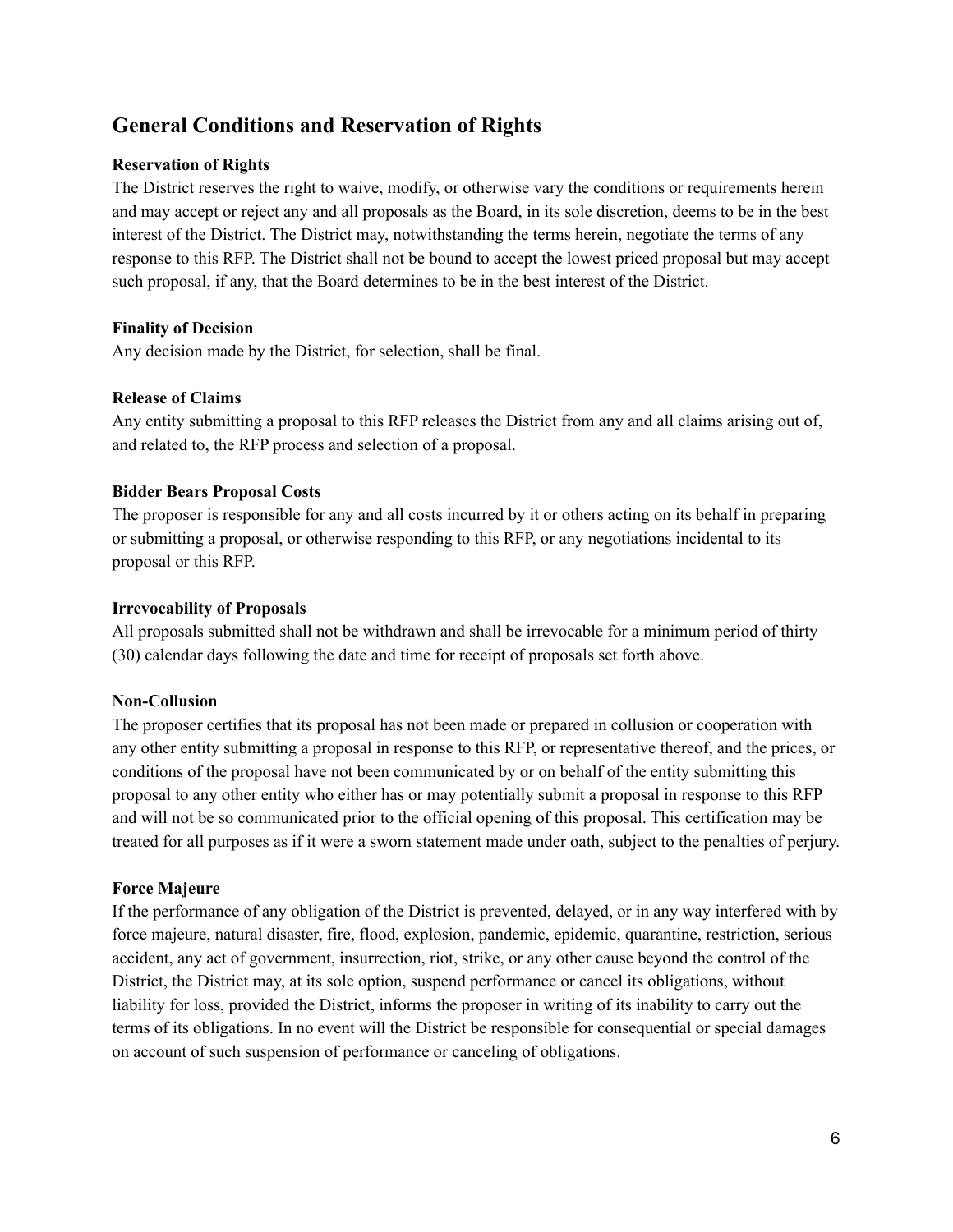#### **Warranty of Professional Services**

In submitting a proposal in response to this RFP, the proposer represents and warrants that it has such qualifications that are reasonably sufficient to render such services which are the subject of this RFP and such qualifications are comparable or superior to those generally recognized amongst professionals providing such services which are the subject of this RFP.

#### **Insurance**

The selected firm shall provide evidence of insurance coverage consistent with the requirements set forth in Appendix A of this RFP.

#### **Indemnification**

The selected firm shall indemnify, defend, and hold harmless the District, its officers, agents, employees and representatives, from and against any and all costs and expenses, claims, losses, liabilities, injuries, or damages, demands and action including payment of reasonable attorney's fees, arising out of or resulting from activities performed with respect to this RFP.

#### **Assignment**

It is mutually understood and agreed that the successful proposer shall not assign, transfer, convey, sublet, or otherwise dispose of the contract or their right, title, or interest therein, or their power to execute such contract, to any other person, company, or corporation, without the previous written consent of the Board.

#### **Entire Agreement/Modifications**

This RFP and any subsequent contract constitute the entire agreement between the proposer and the District. No alteration, amendment, or modification in the provisions of the contract shall be effective unless the Parties mutually agree to such alteration, amendment, or modification, in writing.

#### **Term**

The term of this Agreement shall begin on the date the Board appoints the successful proposer period and shall end upon the Board's appointment of a permanent superintendent of schools.

#### **Termination For Convenience**

The District may terminate any resulting contract it enters into with the successful proposer for convenience and without cause upon providing the selected firm with written notice specifying the termination date, which shall be at least 30 calendar days after written notice. Any contract termination notice will not relieve the selected firm of the obligation to deliver and/or perform on all services prior to the effective date of termination.

## **Termination for Default**

If the selected firm has breached any material provision of the contract, or otherwise fails to perform the services called for under this RFP, the District may terminate the contract upon providing the selected firm with ten calendar days written notice. The opinion of the District as to whether a material breach has occurred will be final and the selected firm waives any and all rights to contest such opinion in any forum.

## **Severability**

Any provision of this Agreement that is prohibited or unenforceable in any jurisdiction shall, as to such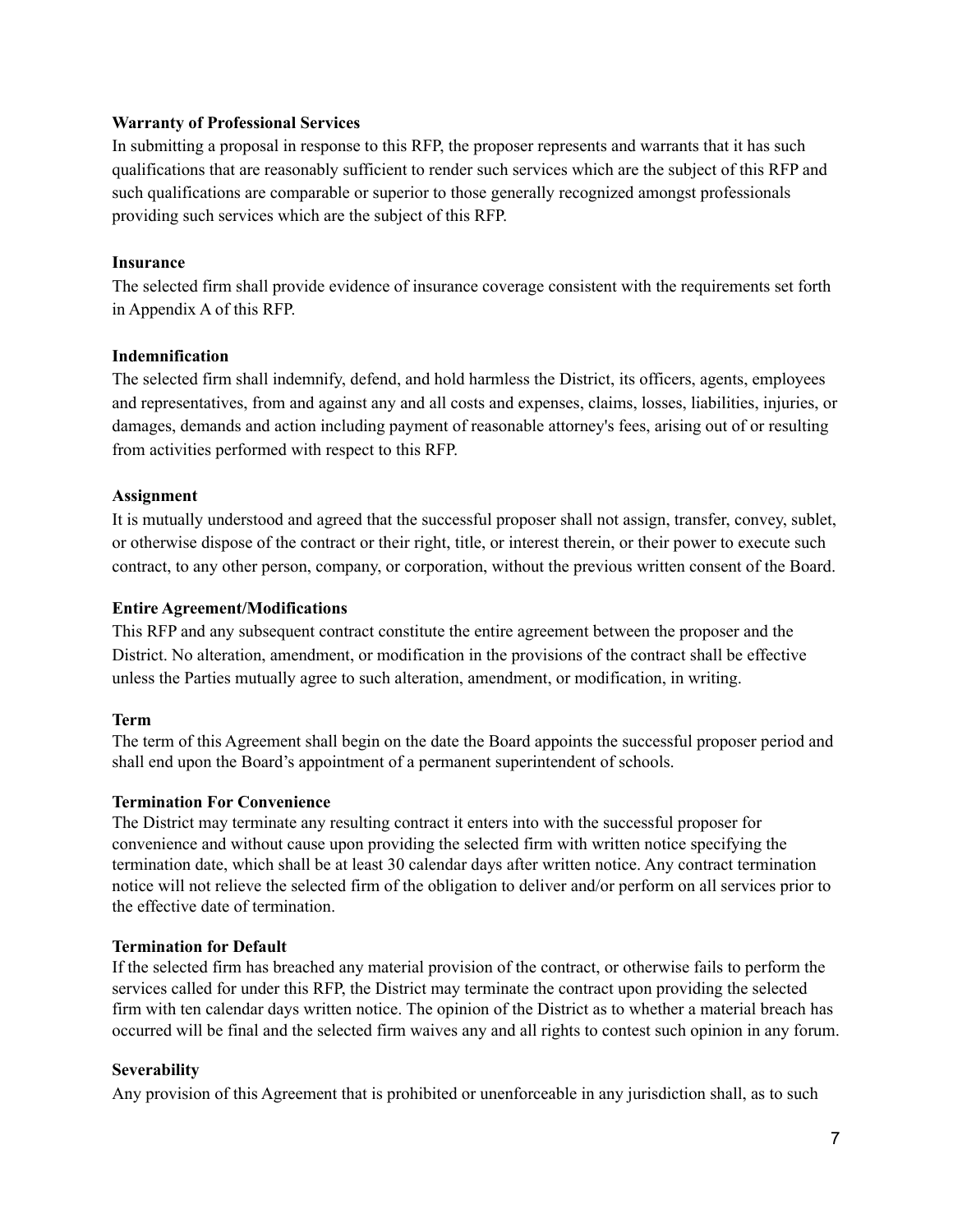jurisdiction, be ineffective to the extent of such prohibition or unenforceability without invalidating the remaining provisions hereof, and any such prohibition or unenforceability in any jurisdiction shall not invalidate or render unenforceable such provision in any other jurisdiction.

#### **Governing Law**

Any contract between the District and the proposer shall be governed under the laws of the State of New York. The Parties agree to submit to the personal jurisdiction and venue of the New York State Supreme Court located in Westchester County, or in the United States District Court, Southern District of New York, located in White Plains, New York. The Parties irrevocably waive, to the fullest extent permitted by applicable law, any objection that they may now or hereafter have to the laying of the venue of any such proceeding brought in such court and any claim that any such proceeding brought in such a court has been brought in an inconvenient forum.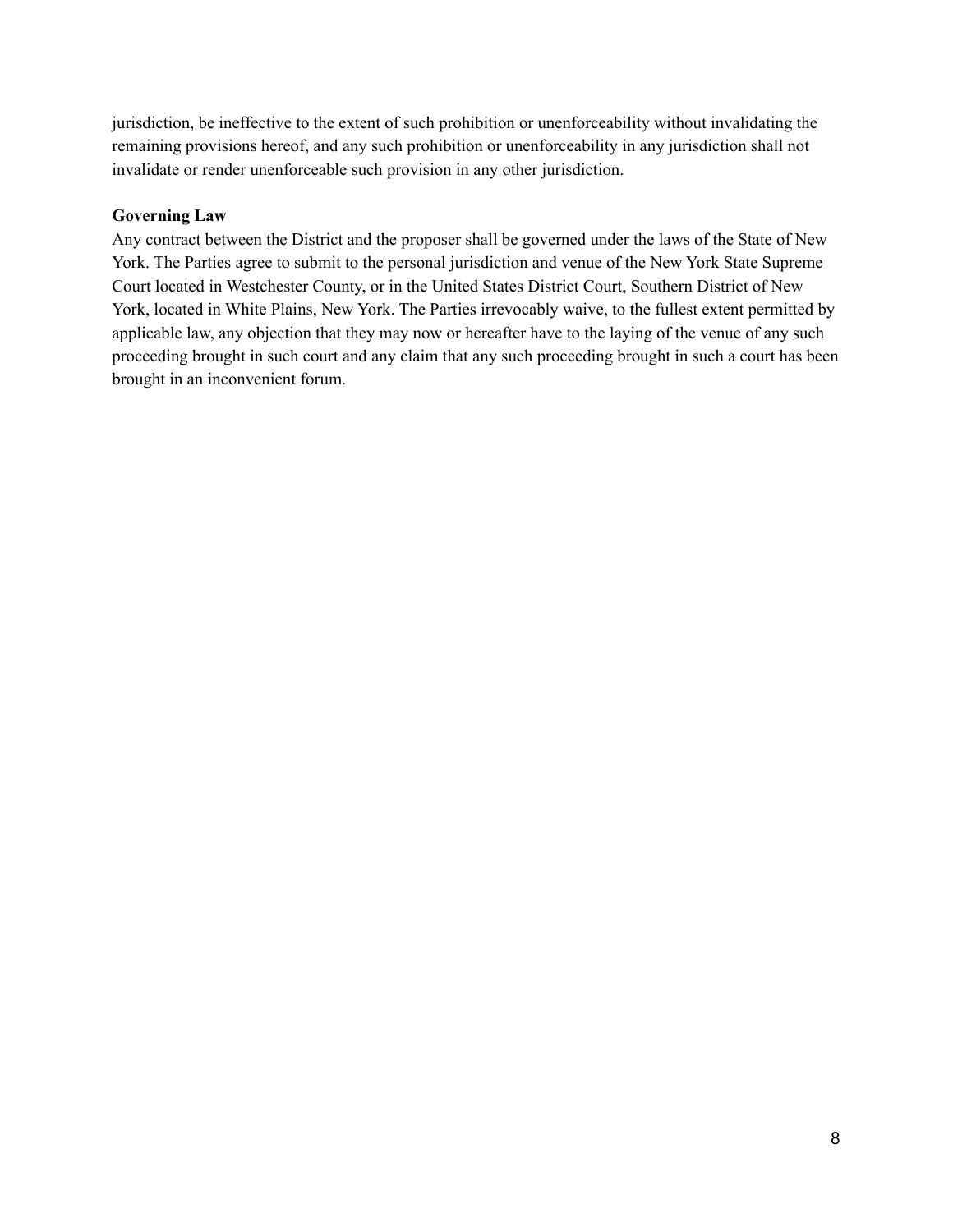## **Additional Terms**

## **Public Disclosure of Proposals**

Any information provided to the District pursuant to this RFP shall be a public record and subject to public disclosure pursuant to New York public records laws.

The District considers a proposal submitted in response to this RFP to be submitted in confidence only until the District's evaluation is complete and agrees not to disclose proposals until the District has completed its evaluation of all proposals and publicly announced the results.

The general requirement for public disclosure is subject to a number of exemptions. When preparing a proposal submission, the proposer must plainly mark each page containing information deemed by the proposer to remain exempt from public disclosure after proposals have been evaluated (e.g., pages containing trade secrets, economic development information, etc.). A summary of redactions shall be placed with the redacted version of the proposal response

The fact that a proposer marks and segregates certain information as exempt from disclosure does not mean that the information is necessarily exempt. The District will make an independent determination regarding exemptions as applicable to information that has been properly marked and redacted. Information that has not been properly marked and redacted may be disclosed in a response to a public records request. When exempt information is mixed with nonexempt information, the nonexempt information must be disclosed.

Unless expressly provided otherwise in this RFP or in a separate communication, the District does not agree to withhold from public disclosure any information submitted in confidence by a proposer unless the information is otherwise exempt under New York Law.

## **Independent Contractor**

The relationship between the parties shall be that of an independent contractor. Neither party shall have, or hold itself out as having, the right or authority to bind or create liability for the other by its intentional or negligent act or omission, or to make any contract or otherwise assume any obligation or responsibility in the name of, or on behalf of, the other party.

## **Equal Employment Opportunity**

The proposer represents and warrants that it does not, nor will it in the future, discriminate against any employee or applicant for employment because of race, age, color, religion, sex, ancestry, national origin, place of birth or disability. The proposer shall take action to ensure that applicants are employed and treated without regard to their race, age, color, religion, sex, ancestry, national origin, place of birth or disability. This action shall include, but not be limited to: employment, upgrading, demotion or transfer, recruitment or recruitment advertising; layoff or termination; rates of pay or other forms of compensation; and selection of training, including apprenticeship.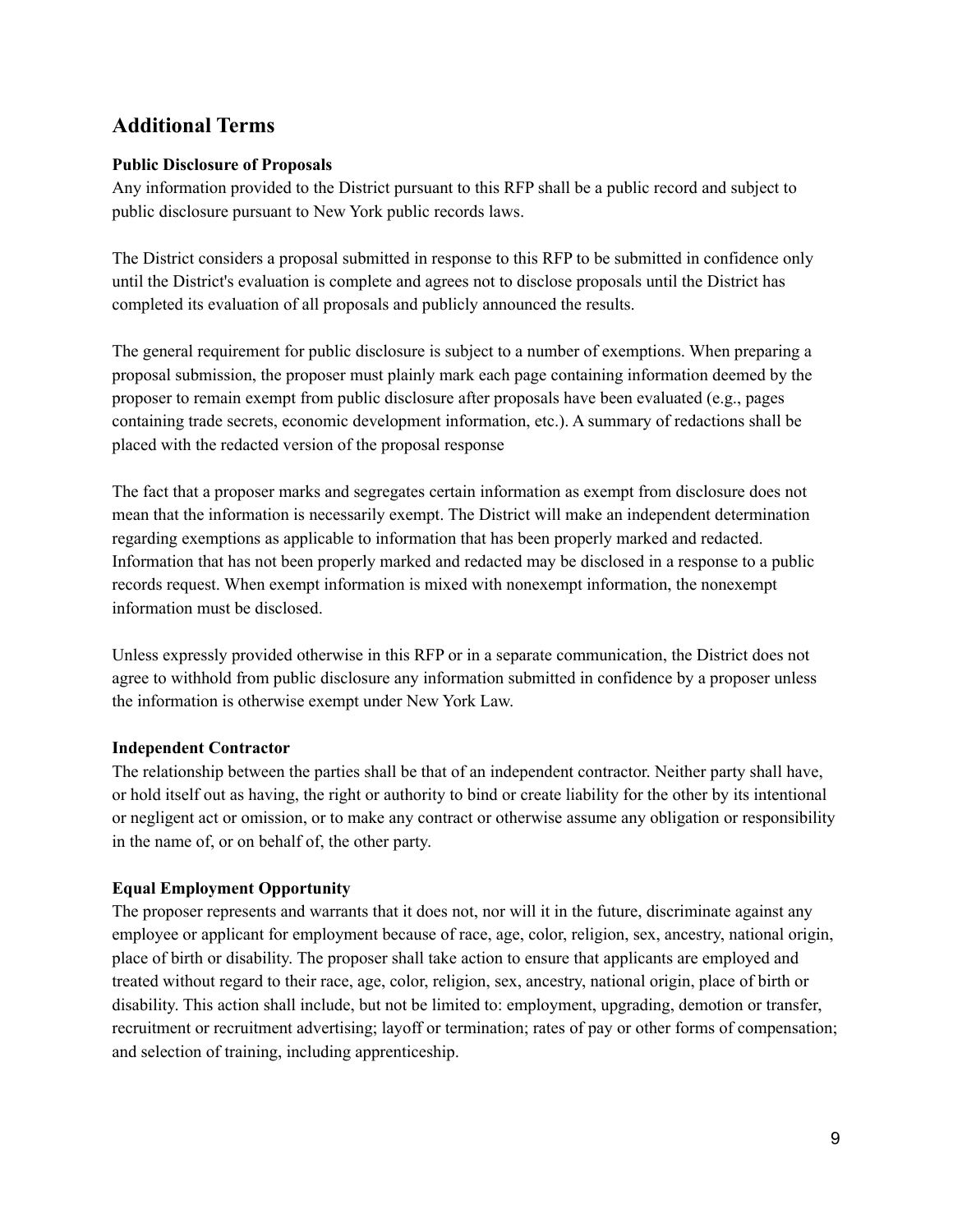# **VENDOR INFORMATION FORM**

| (Please type or print)                          |  |  |
|-------------------------------------------------|--|--|
|                                                 |  |  |
|                                                 |  |  |
|                                                 |  |  |
| TITLE:                                          |  |  |
| SIGNATURE: DATE: DATE:                          |  |  |
|                                                 |  |  |
| $CITY:$ STATE: $ZIP:$                           |  |  |
| PHONE #: $\qquad \qquad$ FAX #: $\qquad \qquad$ |  |  |
|                                                 |  |  |
|                                                 |  |  |
| <b>REMITTANCE ADDRESS:</b>                      |  |  |
|                                                 |  |  |
|                                                 |  |  |
|                                                 |  |  |

\*\*PLEASE INCLUDE MOST RECENT W-9 FORM FOR YOUR ENTITY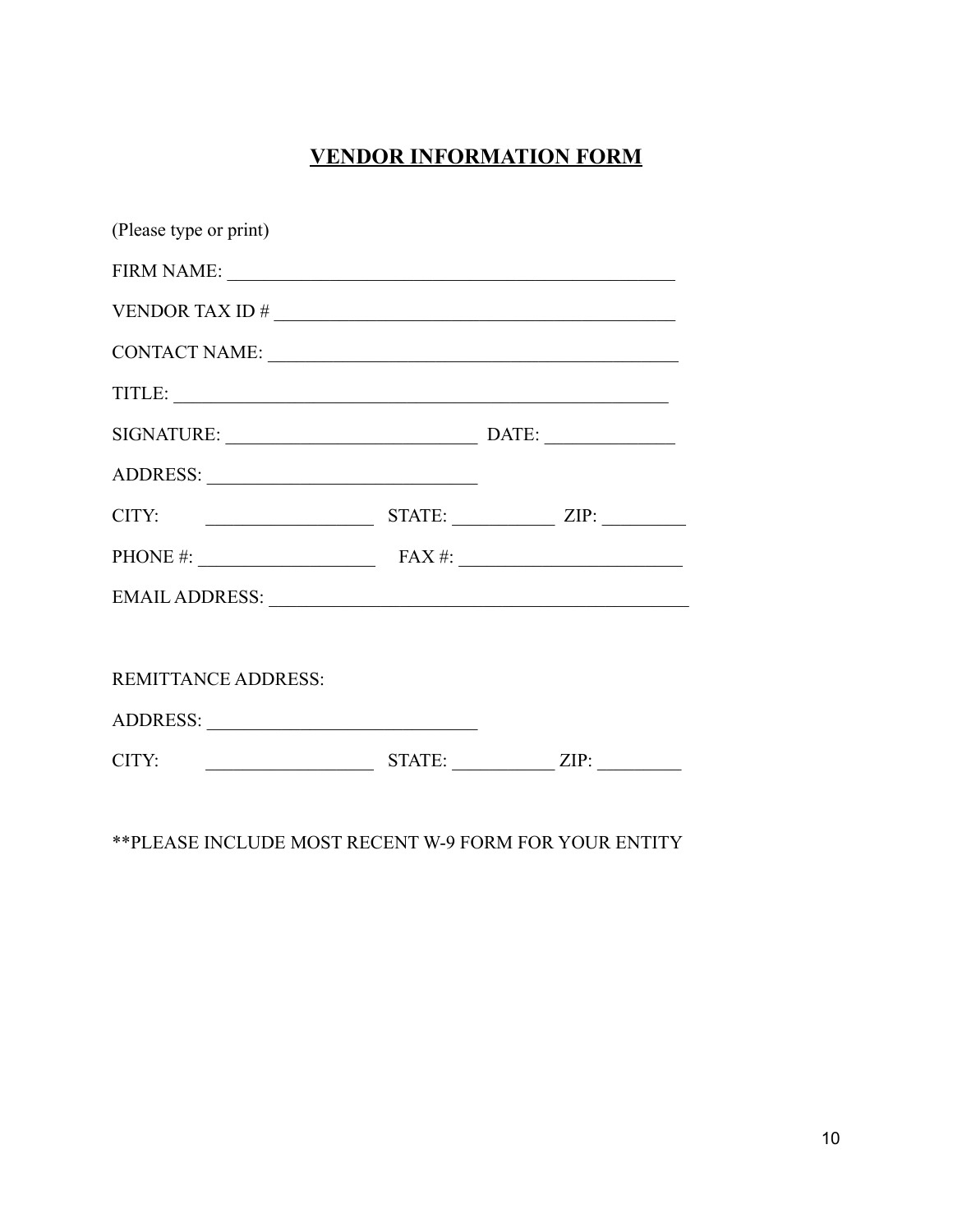## BID PROPOSAL CERTIFICATIONS & NON-COLLUSIVE FORM

| Firm Name               |             |
|-------------------------|-------------|
| <b>Business Address</b> |             |
| Telephone Number        | Date of Bid |

1. General Bid Certification

The bidder certifies that they will furnish, at the prices quoted, the materials, equipment and/or services as proposed on this Bid.

2. Non-Collusive Bidding Certification

By submission of this bid proposal, the bidder certifies that they are complying General municipal Law, Section 103-D Statement of non-collusive in bids and proposals to political subdivisions of the state. Every bid or proposal hereafter made to a political subdivision of the State or any public department, agency or official thereof where competitive bidding is required by statute, rule, regulation, or local law, for work or services performed or to be performed or goods sold, shall contain the following statement subscribed by the bidder and affirmed by such bidder as true under the penalties of perjury:

#### Non-collusive bidding certification

- a. By submission of this bid, each bidder and each person signing on behalf of any bidder certifies, and in case of a joint bid each party thereto certifies as to its own organization, under penalty of perjury, that to the best of knowledge and belief:
	- i. The prices in this bid have been arrived at independently without collusion, consultation, communication or agreement, for the purpose of restricting competition, as to any matter relating to such prices with any other bidder or with any competitor.
	- ii. Unless otherwise required by law, the prices, which have been quoted in this bid have not been knowingly disclosed by the bidder and will not knowingly be disclosed by bidder prior to opening, directly or indirectly, to any other bidder or to any competitor; and
	- iii. No attempt has been made or will be made by the bidder to induce any other person, partnership or corporation to submit a bid for the purpose of restricting competition.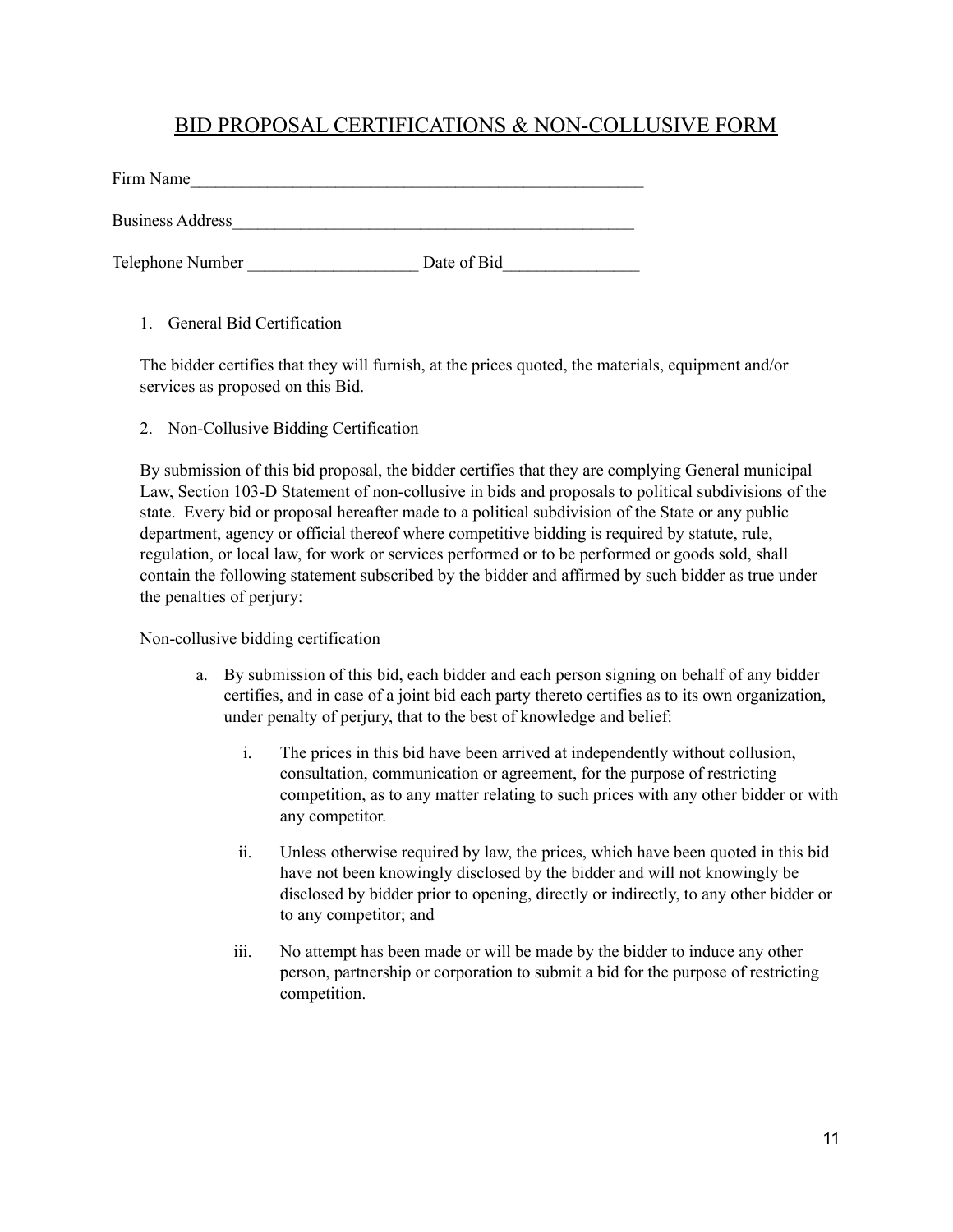| Firm Name:                  | Telephone             |
|-----------------------------|-----------------------|
| <b>Authorized Signature</b> | <b>FAX</b>            |
| Printed Name:               | E-Mail                |
| Title:                      | <b>Contact Person</b> |
| Address:                    | Website               |

### **CORPORATE RESOLUTION** (For Corporate Bidders only)

 $\mathcal{L}_\text{max}$ 

Resolved that the number of the authorized to sign and submit the (Individual's name) bid or proposal of this corporation for the following project:

 $\mathcal{L}_\text{max} = \frac{1}{2} \sum_{i=1}^n \mathcal{L}_\text{max}(\mathbf{x}_i - \mathbf{y}_i)$ 

(Describe Project)

And to include in such bid proposal the certificate as to non-collusive required by section 103-d of the General Municipal Law as the act and deed of such corporation and for any inaccuracies or mis-statements in such certificate this corporate bidder shall be liable under the penalties of perjury.

|      | The foregoing is a true and correct copy of the resolution adopted by |        | at a meeting of                          |
|------|-----------------------------------------------------------------------|--------|------------------------------------------|
|      | its board of directors held on the                                    | day of | and is still in full force and effect on |
| this | day of                                                                | 20     |                                          |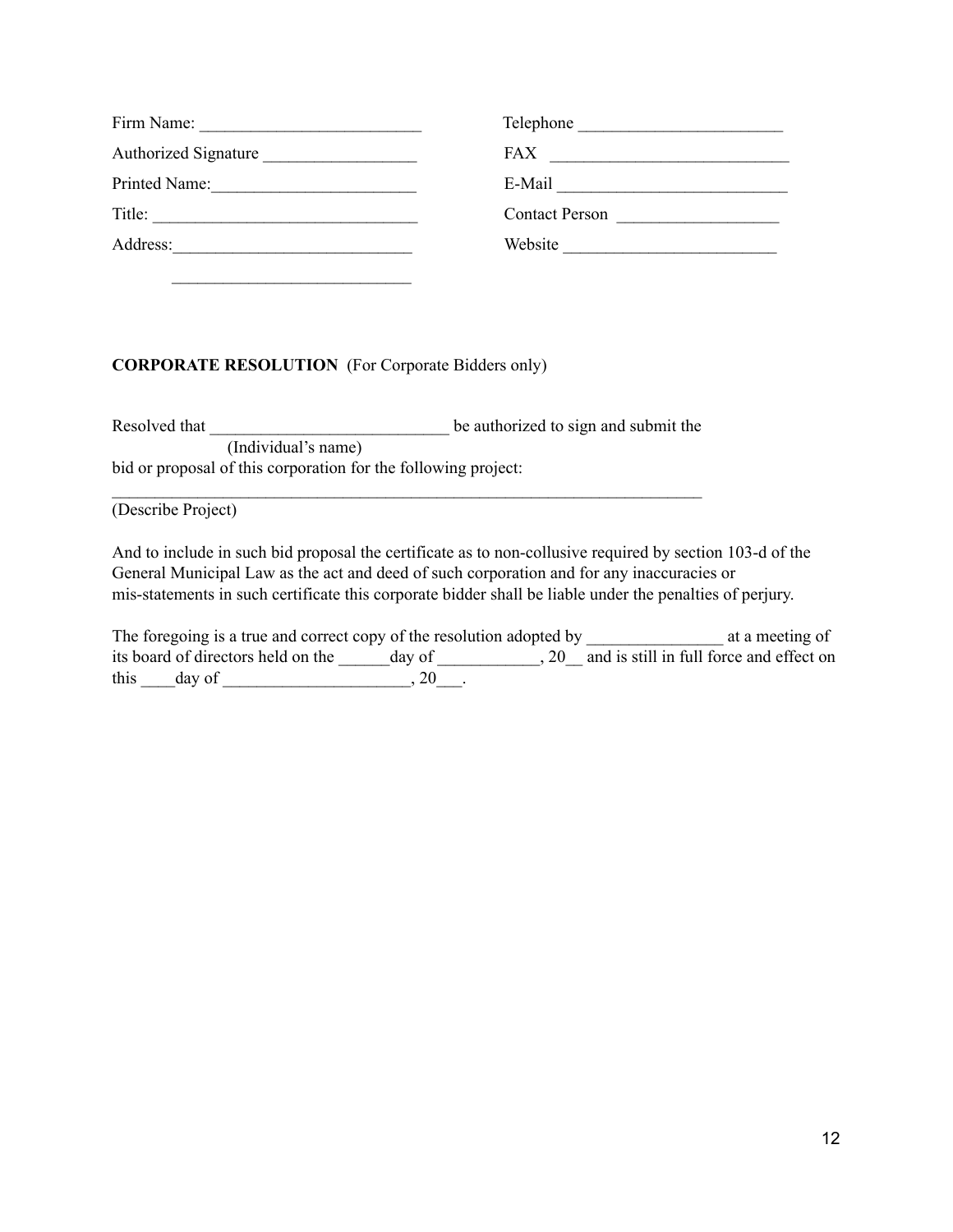# COMPLIANCE WITH IRAN DIVESTMENT ACT FORM

To: All Prospective Bidders

Re: New Competitive Bid Requirement

PURSUANT TO STATE FINANCE LAW 165-a, The Commissioner of General Services is required to develop a list of persons that it determines engage in investment activities in Iran, which is defined as provision of goods, services or credit of \$20,000,000 or more, relating to the energy sector.

General Municipal Law GML §103-g(4) states as follows:

Every bid or proposal hereafter made to a political subdivision of the state or any public department, agency or official thereof where competitive bidding is required by statute, rule, regulation or local law, for work or services performed or to be performed or good sold or to be sold, shall contain the following statement subscribed by the bidder and affirmed by such bidder as true under penalties of perjury:

A. "By submission of this bid, each bidder and each person signing on behalf of any bidder certifies, and in the case of a joint bid each party thereto certifies as to its own organization, under penalty of perjury, that to the best of its knowledge and belief that each bidder is not on the list created pursuant to paragraph (b) of subdivision 3 of Section 165-a of the state finance law."

CORPORATE OR COMPANY NAME

 $BY:$ 

SIGNATURE PRINT NAME

TITLE: \_\_\_\_\_\_\_\_\_\_\_\_\_\_\_\_\_\_\_\_\_\_\_\_

 $\mathcal{L}_\text{max}$ 

| <b>SWORN TO BEFORE ME THIS</b> | DAY OF |  |  |
|--------------------------------|--------|--|--|
|                                |        |  |  |

NOTARY PUBLIC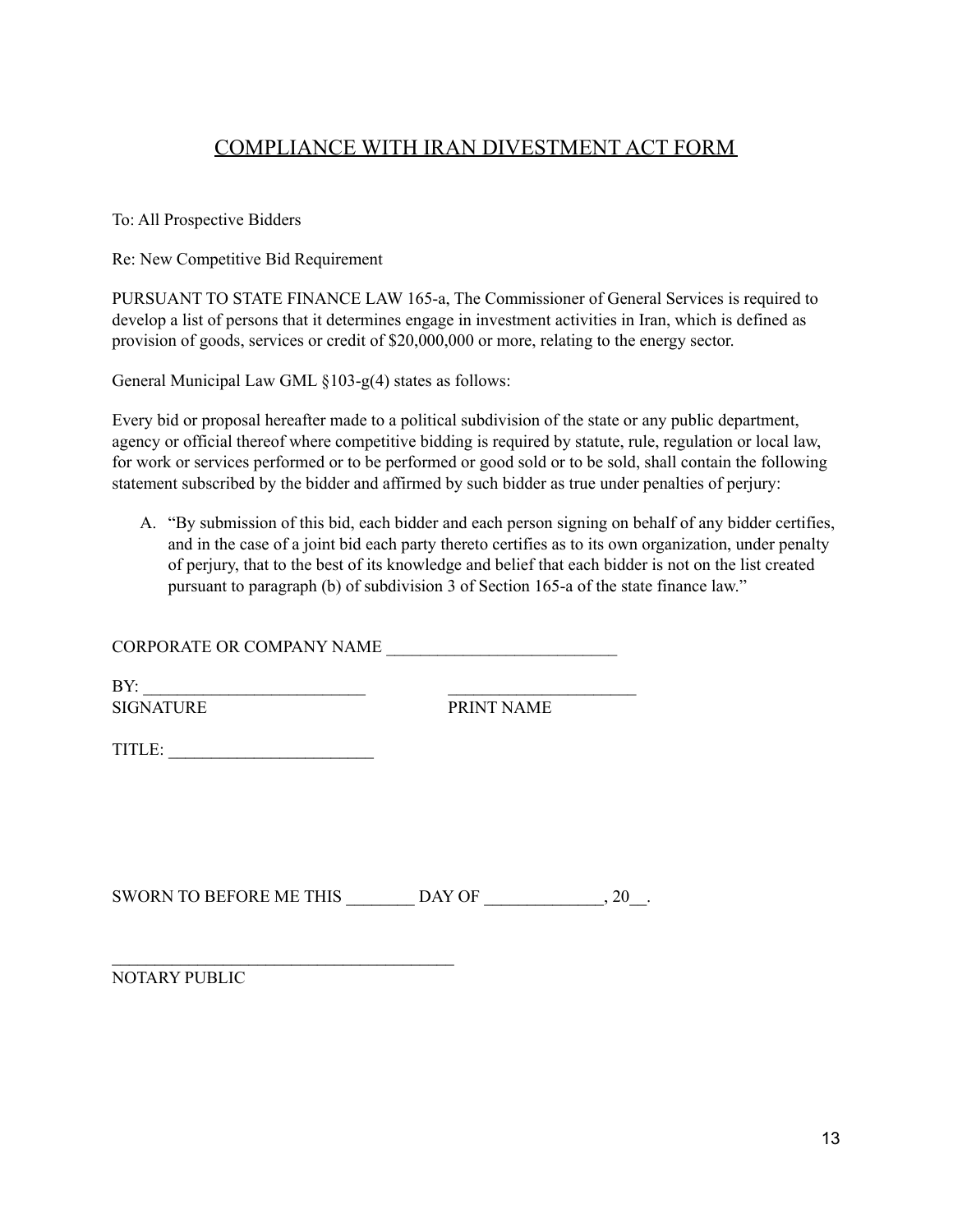## **APPENDIX A**

# **INSURANCE REQUIREMENTS - PROFESSIONAL CONSULTANTS (including Accountants, Architects, Attorneys, Auditors, Construction Managers, Engineers, Public Relations Consultant, Surveyor, etc.)**

- 1. Notwithstanding any terms, conditions or provisions, in any other writing between the parties, the professional consultant hereby agrees to effectuate the naming of the District/BOCES as an Additional Insured on the professional consultant's insurance policies, except for workers' compensation and N.Y. State Disability insurance.
- 2. The policy naming the District as an Additional Insured shall:
	- a. Be an insurance policy from an A.M. Best A- rated or better insurer, licensed to conduct business in New York State. A New York licensed and admitted insurer is strongly preferred. The decision to accept non-licensed and non-admitted carriers lies exclusively with the District/BOCES and may create significant vulnerability and costs for the District/BOCES.
	- b. State that the organization's coverage shall be primary and non-contributory coverage for the District/BOCES, its Board, employees and volunteers with a waiver of subrogation in favor of the District/BOCES.
	- c. Additional insured status shall be provided by standard or other endorsements that extend coverage to the District/BOCES (CG 20 26) or equivalent. The decision to accept an endorsement rests solely with the District/BOCES. A completed copy of the endorsements must be attached to the Certificate of Insurance.
- 3. a. The certificate of insurance must describe the services provided by the professional consultant that are covered by the liability policies.
	- b. At the District's/BOCES' request, the professional consultant shall provide a copy of the declaration page of the liability and umbrella/excess policies with a list of endorsements and forms. If requested, the professional consultant will provide a copy of the policy endorsements and forms.
- 4. The professional consultant agrees to indemnify the District/BOCES for applicable deductibles and self-insured retentions.
- 5. Minimum Required Insurance:
	- a. **Commercial General Liability Insurance** \$1,000,000 per Occurrence/ \$2,000,000 Aggregate \$2,000,000 Products and Completed Operations \$1,000,000 Personal and Advertising Injury